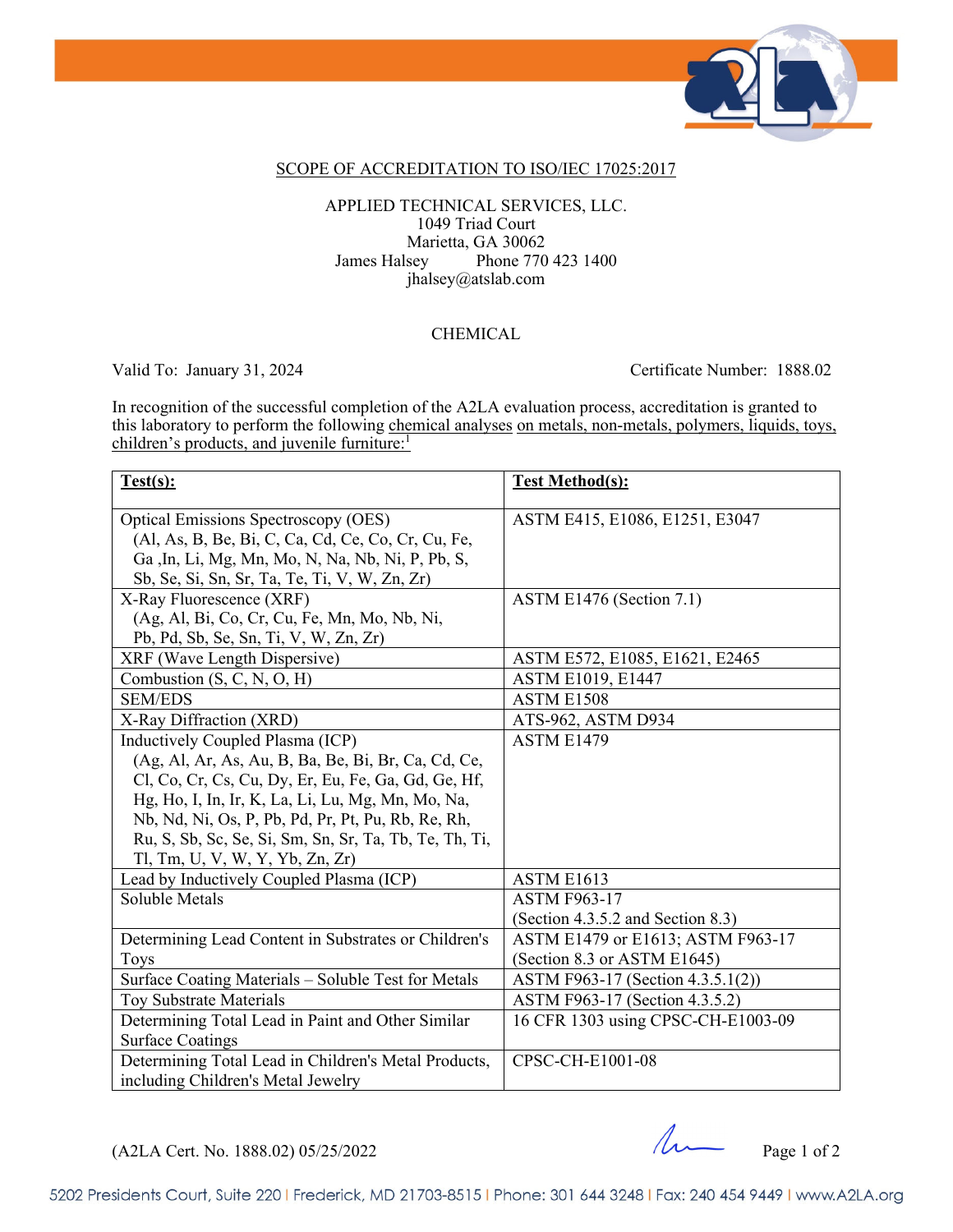| Test(s):                                                                               | <b>Test Method(s):</b>                    |
|----------------------------------------------------------------------------------------|-------------------------------------------|
| Determining Total Lead in Non-Metal Children's<br>Products                             | CPSC-CH-E1002-08                          |
| Toy Safety: Migration of Certain Elements <sup>1</sup>                                 | EN-71: Part 3: 2015                       |
| <b>Standard Operating Procedures for Determining</b>                                   | CPSC-CH-C1001-09.4                        |
| Phthalates (DnBP, DnHP, DnOP, BBP, DEHP, DIBP,<br>DiDP, DINP, DCHP, DPENP, DMIP, DPIP) |                                           |
| Analysis of Bisphenol A (BPA) by LC/MS/MS                                              | ATS 367                                   |
| Organic Emissions of Non-Metallic Materials for                                        | <b>VDA 278</b>                            |
| Automobile (Marks Instrumentation)                                                     |                                           |
| Determination of Volatile and Semi-Volatile Organic                                    | GMW 15634                                 |
| Compounds from Vehicle Interior Materials                                              |                                           |
| Determination of Aldehyde and Ketone Emissions                                         | GMW 15635                                 |
| Substances of Concern Materials and Components                                         | <b>BMW GS 93008-4</b>                     |
| <b>Constituents and Emissions</b>                                                      |                                           |
| Substances of Concern Prohibited and Declarable                                        | GS 93008-1, GS 93008-2 (As it pertains to |
| Substances in Materials and Components                                                 | <b>VDA 278)</b>                           |
| Determination of Volatile Matter Content, Water                                        | EPA 24, includes:                         |
| Content, Density, Volume Solids, and Weight Solids                                     | ASTM D1475, ASTM D2369, ASTM D4017,       |
| of Surface Coatings                                                                    | ASTM D4457                                |
| Toyota Engineering: Substances of Concern Materials                                    | <b>TSM 0508G</b>                          |
| and Components Constituents and Emissions                                              |                                           |
| Non-Metallic Materials in Automotive Interior Trim;                                    | PV 3341                                   |
| Determination of Emission of Organic Compounds                                         |                                           |
| Polymer Materials; Measuring Emissions of                                              | PV 3925                                   |
| Formaldehyde                                                                           |                                           |
| Components in Passenger Compartment Odor Test                                          | PV 3900                                   |
| <b>DSC</b>                                                                             | ASTM D3418, E1356, E793, E794             |
| <b>DMA</b>                                                                             | ASTM D5023, D5026, D5418, D4065, E1640    |
| <b>TGA</b>                                                                             | ASTM E1131, E1641, E1868                  |
| <b>TMA</b>                                                                             | <b>ASTM E1545, E831</b>                   |
| <b>FTIR</b>                                                                            | ASTM E1252                                |
| Ion Chromatography (IC)                                                                | ASTM D4327                                |
| Specific Gravity                                                                       | ASTM D792 (Method A); ISO 1183-1          |
| <b>Brookfield Viscometer</b>                                                           | ASTM D2196                                |
| <b>Electrical Conductivity of Solutions</b>                                            | ASTM D1125                                |
| <b>Capillary Viscometers</b>                                                           | <b>ASTM D445, D446</b>                    |
| pH                                                                                     | <b>ASTM E70</b>                           |
| Wet Chemistry                                                                          | <b>ASTM D808, D512</b>                    |

<sup>1</sup> The Consumer Product Safety Improvement Act (CPSIA) requires that every children's product subject to a federal consumer product safety requirement be tested by a Consumer Product Safety Commission (CPSC) accepted laboratory for compliance with the applicable federal children's product safety requirements. Accreditation by A2LA does not infer acceptance by the CPSC. Please verify this organization's acceptance status by using the CPSC's searchable database, located at http://www.cpsc.gov/cgi-bin/labsearch/